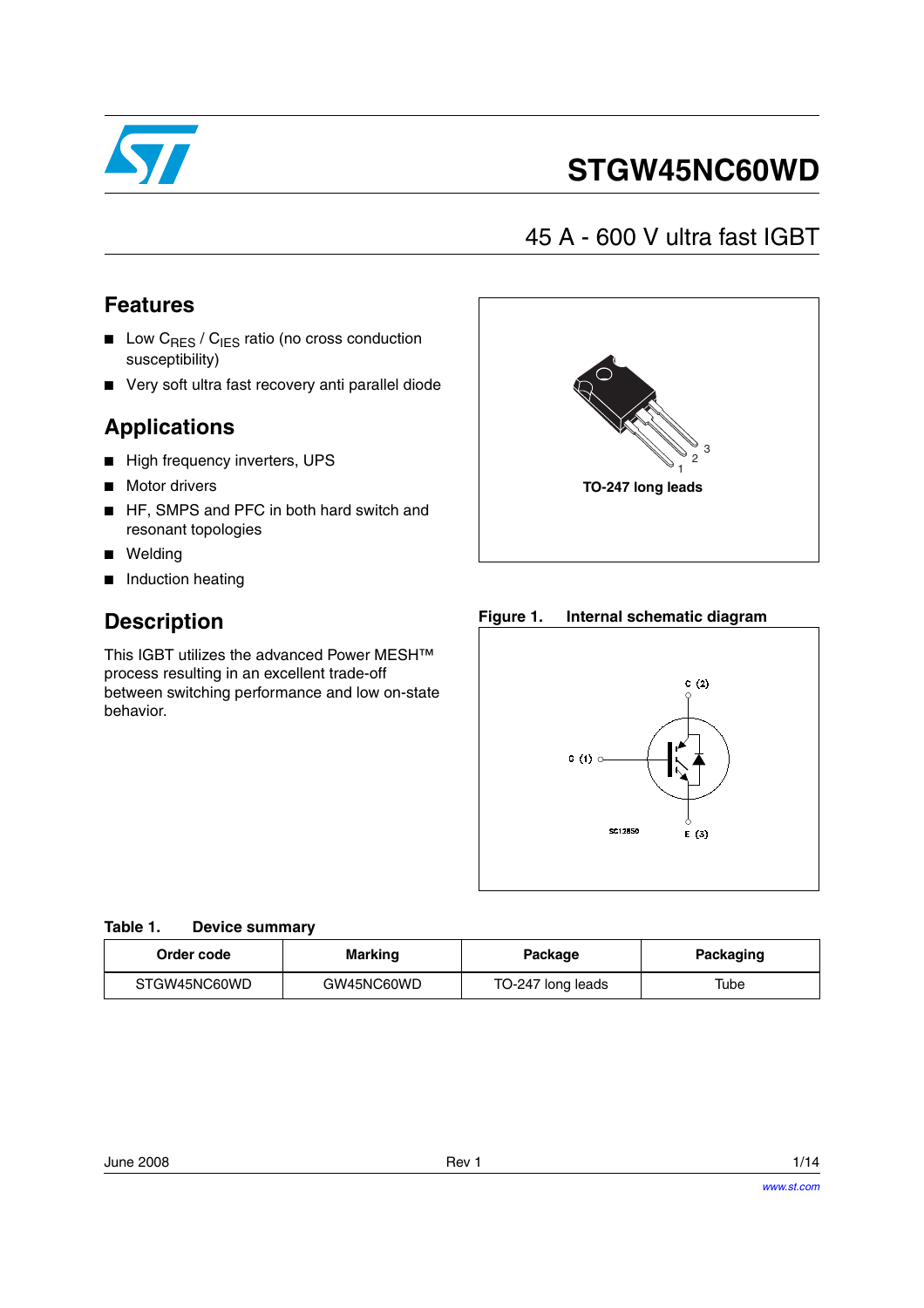# **Contents**

| $1 \quad \Box$          |                                                                                                                |
|-------------------------|----------------------------------------------------------------------------------------------------------------|
| 2 <sup>1</sup>          |                                                                                                                |
|                         | 2.1 Electrical characteristics (curves) [1, 1, 1, 1, 1, 1, 1, 1, 1, 1, 1, 1, 1, 7                              |
| $\overline{3}$          | Test circuit (and international contract of the contract of the contract of the Test of Test of Test of Test o |
| $\overline{\mathbf{4}}$ |                                                                                                                |
| 5                       |                                                                                                                |

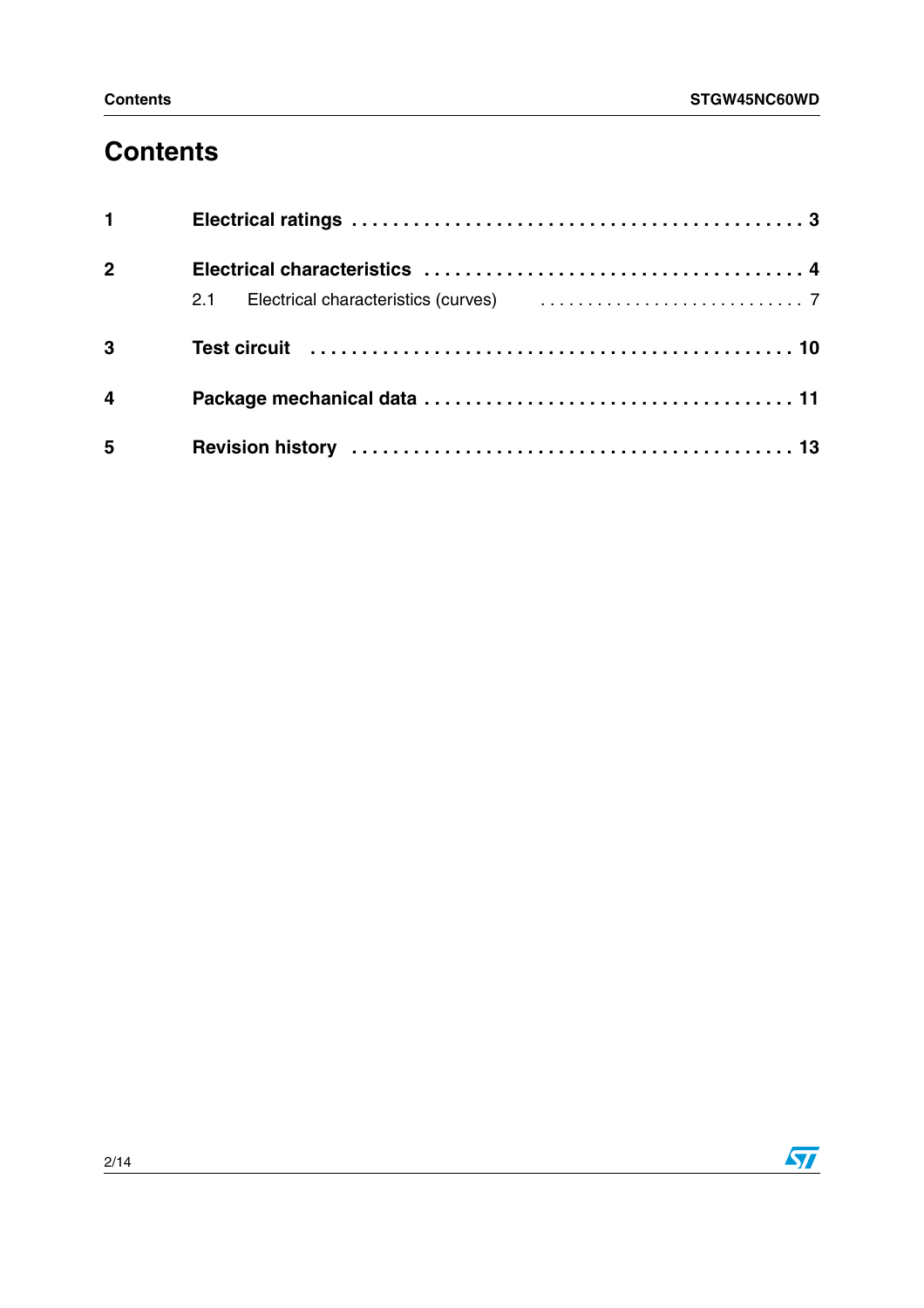# <span id="page-2-0"></span>**1 Electrical ratings**

| Table 2. | Absolute maximum ratings |  |  |
|----------|--------------------------|--|--|
|----------|--------------------------|--|--|

| Symbol                     | <b>Parameter</b>                                                 | Value        | Unit |
|----------------------------|------------------------------------------------------------------|--------------|------|
| $V_{CES}$                  | Collector-emitter voltage ( $V_{GS} = 0$ )                       | 600          | v    |
| $I_{\rm C}$ <sup>(1)</sup> | Collector current (continuous) at $T_C = 25$ °C                  | 90           | A    |
| $I_{\rm C}$ <sup>(1)</sup> | Collector current (continuous) at $T_c = 100 °C$                 | 45           | A    |
| $I_{CL}$ <sup>(2)</sup>    | Turn-off latching current                                        | 230          | A    |
| $I_{CP}$ <sup>(3)</sup>    | Pulsed collector current                                         | 230          | A    |
| $V_{GE}$                   | Gate-emitter voltage                                             | ±20          | v    |
| ΙF                         | Diode RMS forward current at $T_C = 25$ °C                       | 30           | A    |
| <b>IFSM</b>                | Surge non repetitive forward current $t_p = 10$ ms<br>sinusoidal | 120          | A    |
| $P_{TOT}$                  | Total dissipation at $T_C = 25 °C$                               | 285          | w    |
| $T_i$                      | Operating junction temperature                                   | $-55$ to 150 | °C   |

1. Calculated according to the iterative formula:

$$
I_{C}(\mathsf{T}_{C}) = \frac{\mathsf{T}_{JMAX} - \mathsf{T}_{C}}{\mathsf{R}_{\mathsf{T}HJ - C} \times \mathsf{V}_{CESAT(MAX)}(\mathsf{T}_{C}, \mathsf{T}_{C})}
$$

2.  $V_{\text{clamp}} = 80\% V_{\text{CES}}$ , Tj = 150 °C, R<sub>G</sub> = 10  $\Omega$ , V<sub>GE</sub> = 15 V

3. Pulse width limited by max junction temperature allowed

**Table 3. Thermal resistance**

| Symbol                | <b>Parameter</b>                        | Value | Unit          |
|-----------------------|-----------------------------------------|-------|---------------|
| R <sub>thj-case</sub> | Thermal resistance junction-case IGBT   | 0.437 | $\degree$ C/W |
| R <sub>thj-case</sub> | Thermal resistance junction-case diode  | 1.5   | $\degree$ C/W |
| $R_{\text{thi-amb}}$  | Thermal resistance junction-ambient max | 50    | $\degree$ C/W |

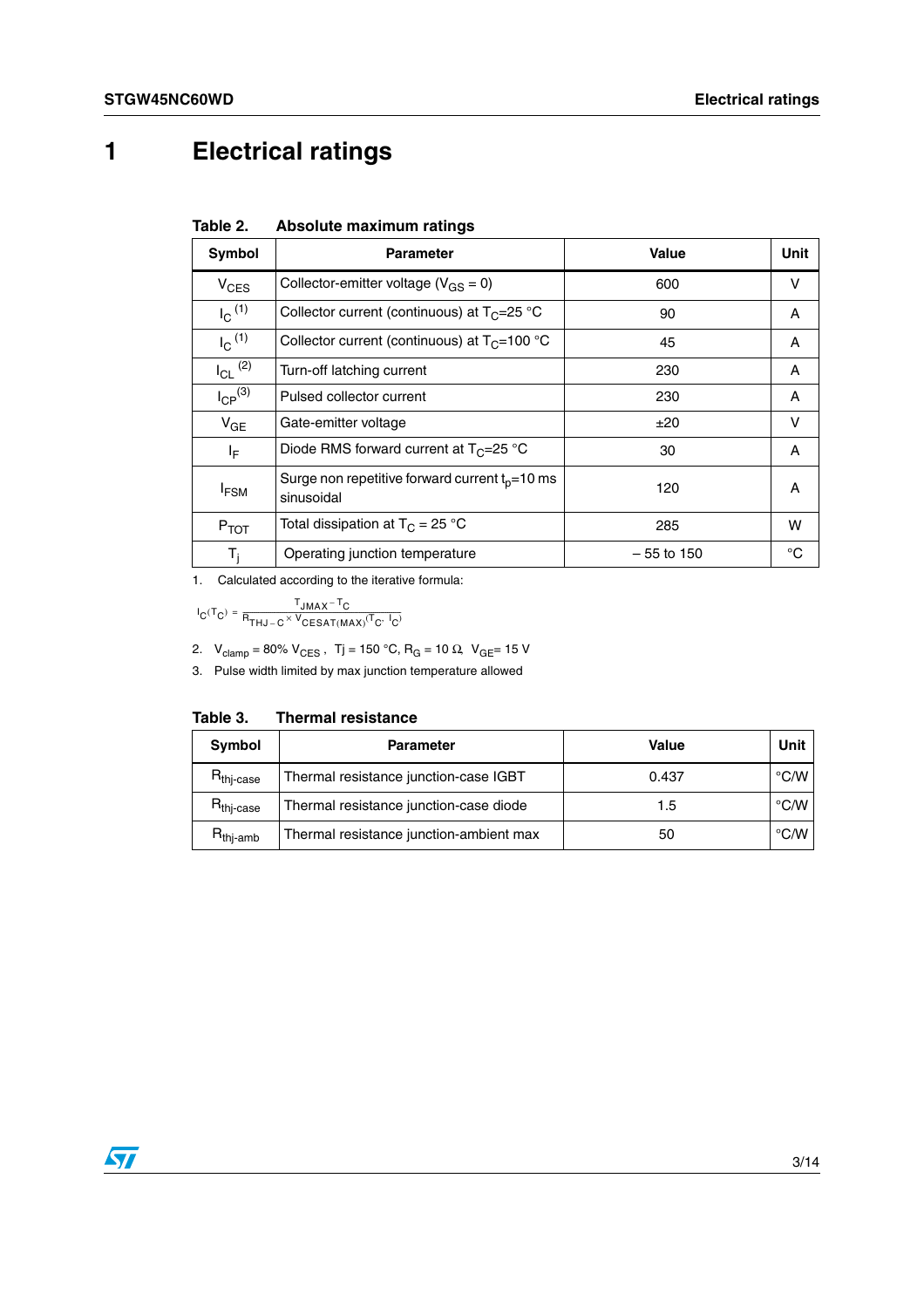# <span id="page-3-0"></span>**2 Electrical characteristics**

 $(T_{\text{CASE}} = 25 \text{ °C}$  unless otherwise specified)

| <b>Symbol</b>         | <b>Parameter</b>                                      | <b>Test conditions</b>                                                                 | Min. | Typ.       | Max.     | Unit     |
|-----------------------|-------------------------------------------------------|----------------------------------------------------------------------------------------|------|------------|----------|----------|
| $V_{(BR)CES}$         | Collector-emitter breakdown<br>voltage $(V_{GF} = 0)$ | $I_C = 1$ mA                                                                           | 600  |            |          | v        |
| $V_{CE(sat)}$         | Collector-emitter saturation<br>voltage               | $V_{GF}$ = 15 V, I <sub>C</sub> = 30 A<br>$V_{GF}$ = 15 V, $I_{C}$ = 30 A, Tc = 125 °C |      | 2.1<br>1.9 | 2.6      | v<br>v   |
| $V_{GE(th)}$          | Gate threshold voltage                                | $V_{CF} = V_{GF}$ , $I_{C} = 250 \mu A$                                                | 3.75 |            | 5.75     | ν        |
| $I_{CES}$             | Collector-emitter leakage<br>current ( $V_{GF} = 0$ ) | $V_{CF} = 600 V$<br>$V_{CF}$ = 600 V, Tc=125 °C                                        |      |            | 500<br>5 | μA<br>mA |
| <sup>I</sup> GES      | Gate-emitter leakage<br>current ( $V_{CF} = 0$ )      | $V_{GE} = \pm 20 V$                                                                    |      |            | ±100     | nA       |
| $g_{\text{fs}}^{(1)}$ | Forward transconductance                              | $V_{CE}$ = 15 V $I_C$ = 30 A                                                           |      | 20         |          | S        |

**Table 4. Static (electrical characteristics)**

1. Pulsed: pulse duration = 300 ìs, duty cycle 1.5%

| Table 5. |  |  | <b>Dynamic (electrical characteristics)</b> |
|----------|--|--|---------------------------------------------|
|----------|--|--|---------------------------------------------|

| <b>Symbol</b>                                     | <b>Parameter</b>                                                           | <b>Test conditions</b>                                                          | Min. | Typ.              | Max. | Unit I         |
|---------------------------------------------------|----------------------------------------------------------------------------|---------------------------------------------------------------------------------|------|-------------------|------|----------------|
| $C_{\text{ies}}$<br>$C_{\text{oes}}$<br>$C_{res}$ | Input capacitance<br>Output capacitance<br>Reverse transfer<br>capacitance | $V_{CF}$ = 25 V, f = 1 MHz, $V_{GF}$ = 0                                        |      | 2900<br>298<br>59 |      | pF<br>pF<br>pF |
| $Q_g$<br>$Q_{ge}$<br>$Q_{gc}$                     | Total gate charge<br>Gate-emitter charge<br>Gate-collector charge          | $V_{CE}$ = 390 V, I <sub>C</sub> = 30 A,<br>$V_{GF}$ = 15 V,<br>(see Figure 18) |      | 126<br>16<br>46   |      | nC<br>nC<br>пC |

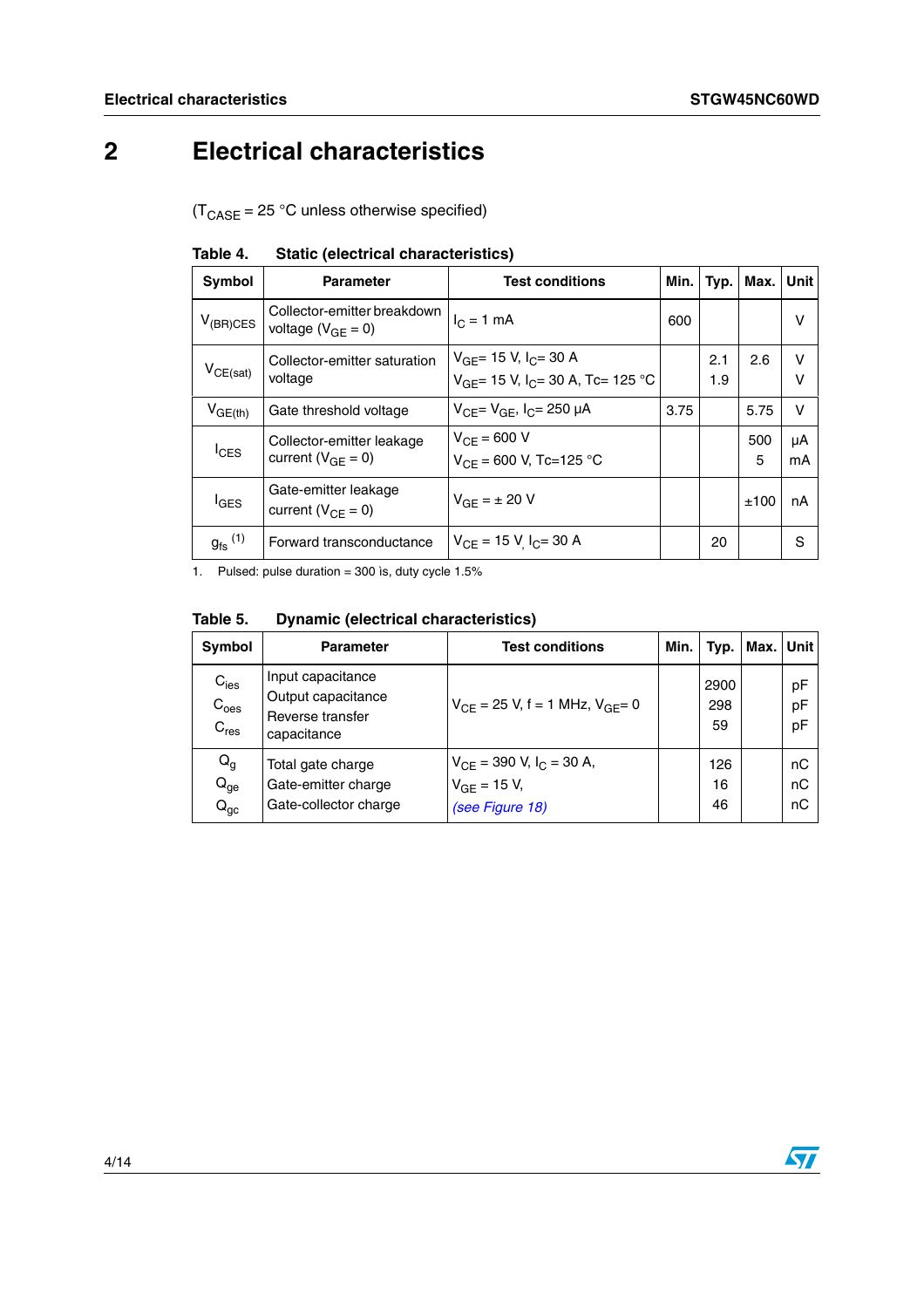| Symbol                                                                           | <b>Parameter</b>                                                  | <b>Test conditions</b>                                                                                                    | Min. | Typ.             | Max. | Unit                  |
|----------------------------------------------------------------------------------|-------------------------------------------------------------------|---------------------------------------------------------------------------------------------------------------------------|------|------------------|------|-----------------------|
| $t_{d(on)}$<br>t,<br>$\left(\frac{di}{dt}\right)_{on}$                           | Turn-on delay time<br>Current rise time<br>Turn-on current slope  | $V_{\text{CC}}$ = 390 V, I <sub>C</sub> = 30 A<br>$R_G$ = 10 $\Omega$ , $V_{GF}$ = 15 V,<br>(see Figure 17)               |      | 33<br>12<br>2600 |      | ns<br>ns<br>$A/\mu s$ |
| $t_{\mathsf{d}( \mathsf{on})}$<br>t,<br>$\left(\frac{di}{dt}\right)_{\text{on}}$ | Turn-on delay time<br>Current rise time<br>Turn-on current slope  | $V_{\text{CC}}$ = 390V, $I_{\text{C}}$ = 30A<br>$R_G = 10 \Omega$ , $V_{GF} = 15V$ ,<br>$T_C = 125 °C$<br>(see Figure 17) |      | 32<br>14<br>2300 |      | ns<br>ns<br>$A/\mu s$ |
| $t_r(V_{off})$<br>$t_{d}$ ( <sub>off</sub> )<br>t <sub>f</sub>                   | Off voltage rise time<br>Turn-off delay time<br>Current fall time | $V_{cc}$ = 390 V, $I_C$ = 30 A,<br>$R_{GF}$ = 10 $\Omega$ , $V_{GF}$ = 15 V,<br>(see Figure 17)                           |      | 26<br>168<br>36  |      | ns<br>ns<br>ns        |
| $t_r(V_{off})$<br>$t_{d}({_{off}})$<br>$t_{\rm f}$                               | Off voltage rise time<br>Turn-off delay time<br>Current fall time | $V_{cc}$ = 390 V, $I_C$ = 30 A,<br>$RGF=10 \Omega VGF=15 V,$<br>$T_C = 125 °C$<br>(see Figure 17)                         |      | 54<br>213<br>67  |      | ns<br>ns<br>ns        |

**Table 6. Switching on/off (inductive load)**

### **Table 7. Switching energy (inductive load)**

| Symbol                                                                     | <b>Parameter</b>                                                                | <b>Test conditions</b>                                                                                                        | Min. | Typ.               | Max. | Unit           |
|----------------------------------------------------------------------------|---------------------------------------------------------------------------------|-------------------------------------------------------------------------------------------------------------------------------|------|--------------------|------|----------------|
| $E_{on}$ <sup>(1)</sup><br>$E_{\text{off}}^{(2)}$<br>$E$ <sub>ts</sub>     | Turn-on switching losses<br>Turn-off switching losses<br>Total switching losses | $V_{\text{CC}}$ = 390 V, I <sub>C</sub> = 30 A<br>$R_G$ = 10 $\Omega$ , $V_{GF}$ = 15 V,<br>(see Figure 17)                   |      | 302<br>349<br>651  |      | μJ<br>μJ<br>μJ |
| $E_{on}$ <sup>(1)</sup><br>$E_{\rm off}$ <sup>(2)</sup><br>$E_{\text{ts}}$ | Turn-on switching losses<br>Turn-off switching losses<br>Total switching losses | $V_{\text{CC}}$ = 390 V, I <sub>C</sub> = 30 A<br>$R_G$ = 10 $\Omega$ , $V_{GF}$ = 15 V,<br>$T_C = 125 °C$<br>(see Figure 17) |      | 553<br>750<br>1303 |      | μJ<br>μJ<br>μJ |

1. Eon is the turn-on losses when a typical diode is used in the test circuit in *[Figure 20](#page-9-3)* Eon include diode recovery energy. If the IGBT is offered in a package with a co-pak diode, the co-pack diode is used as external

2. Turn-off losses include also the tail of the collector current

 $\sqrt{2}$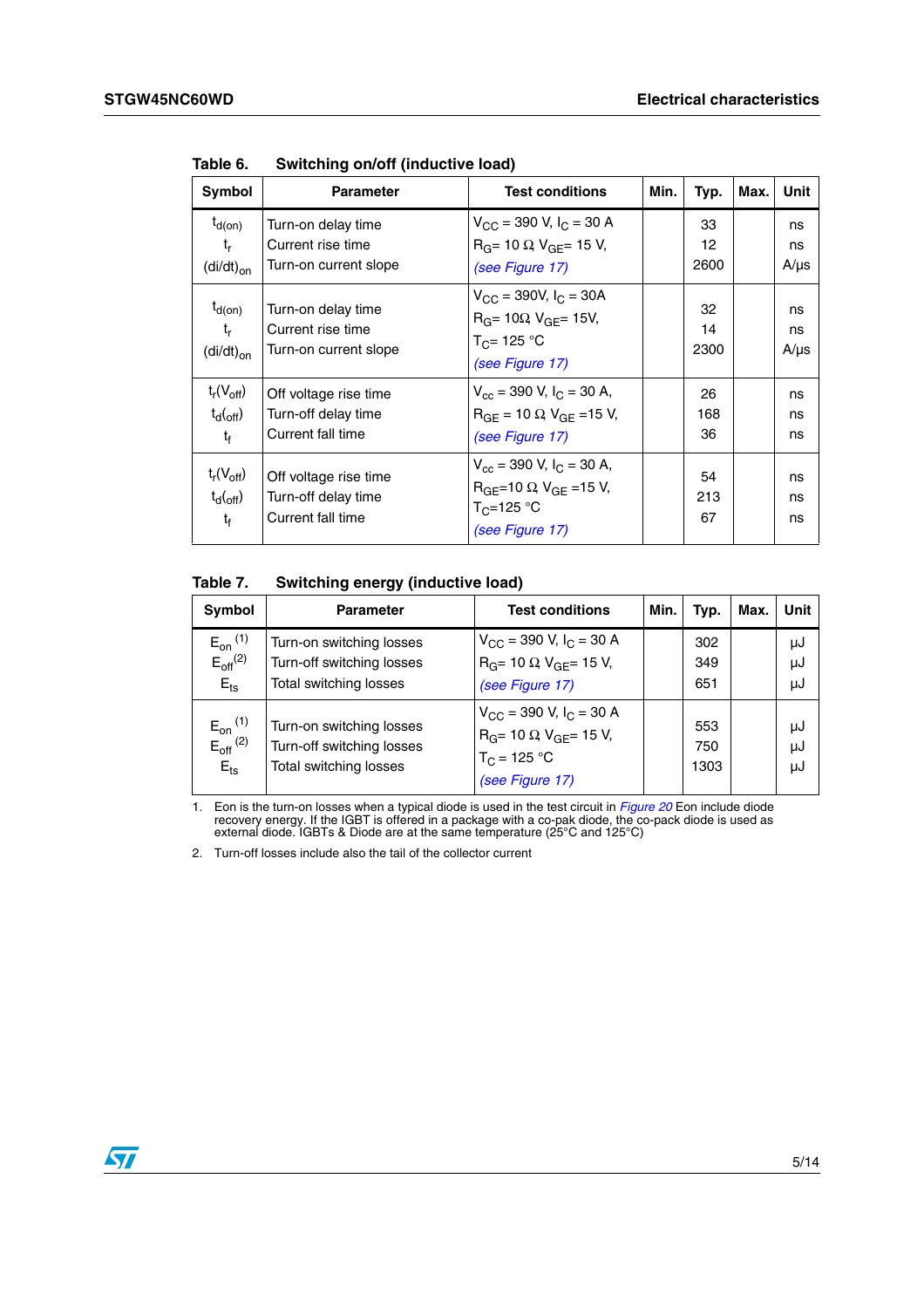| Symbol                                   | <b>Parameter</b>                                                             | <b>Test conditions</b>                                                                         | Min | Typ.              | Max | Unit          |
|------------------------------------------|------------------------------------------------------------------------------|------------------------------------------------------------------------------------------------|-----|-------------------|-----|---------------|
| VF                                       | Forward on-voltage                                                           | $I_F = 30 A$<br>$I_F = 30 A$ , T <sub>C</sub> = 125 °C                                         |     | 2.4<br>1.8        |     | V<br>ν        |
| $t_{rr}$<br>$Q_{rr}$<br>$I_{\text{rrm}}$ | Reverse recovery time<br>Reverse recovery charge<br>Reverse recovery current | $I_F = 30$ A, $V_B = 50$ V,<br>$di/dt = 100 A/\mu s$<br>(see Figure 20)                        |     | 45<br>56<br>2.55  |     | ns<br>пC<br>Α |
| $t_{rr}$<br>$Q_{rr}$<br>$I_{rrm}$        | Reverse recovery time<br>Reverse recovery charge<br>Reverse recovery current | $I_F = 30$ A, $V_B = 50$ V,<br>$T_C = 125 °C$ ,<br>$di/dt = 100$ A/ $\mu$ s<br>(see Figure 20) |     | 100<br>290<br>5.8 |     | ns<br>пC<br>A |

**Table 8. Collector-emitter diode**

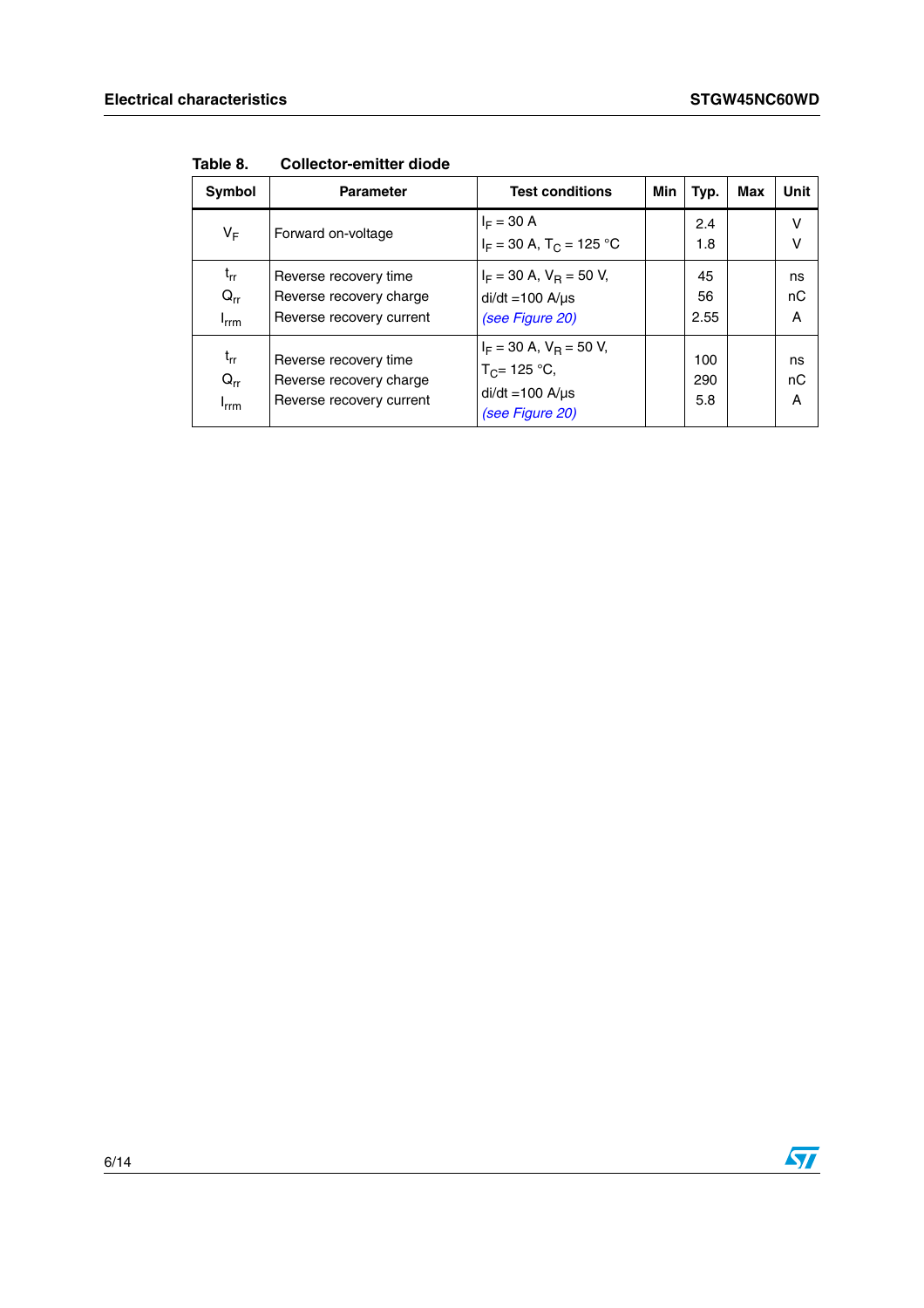### <span id="page-6-0"></span>**2.1 Electrical characteristics (curves)**









**Figure 6. Collector-emitter on voltage vs collector current**



Figure 4. Transconductance **Figure 5. Collector-emitter on voltage vs temperature**



**Figure 7. Normalized gate threshold vs temperature**

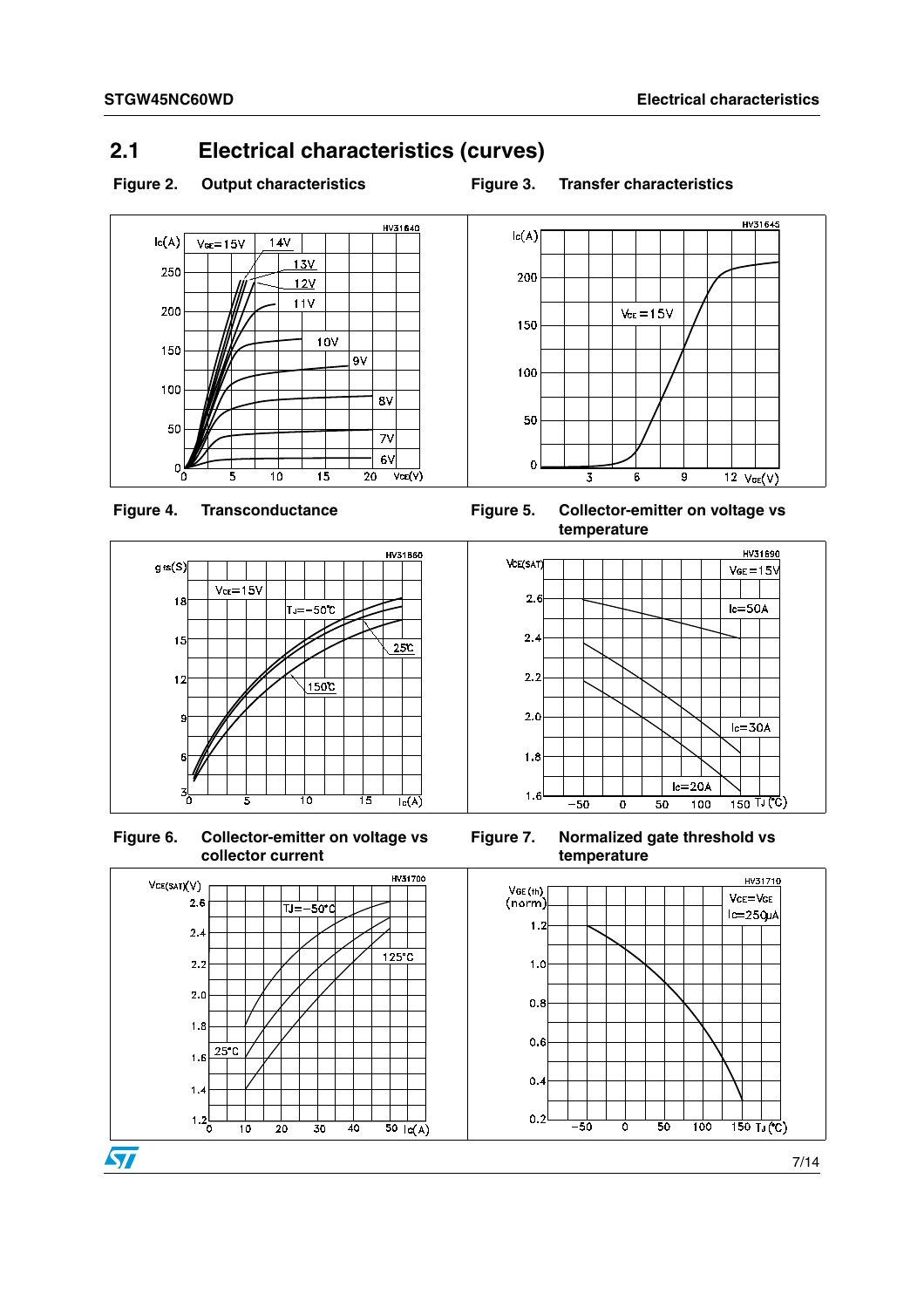$\bm \varpi$ 

**Figure 8. Normalized breakdown voltage vs temperature**







**Figure 12. Switching losses vs gate resistance Figure 13. Switching losses vs collector current**



### **Figure 9. Gate charge vs gate-emitter voltage**



**Figure 10. Capacitance variations Figure 11. Switching losses vs temperature**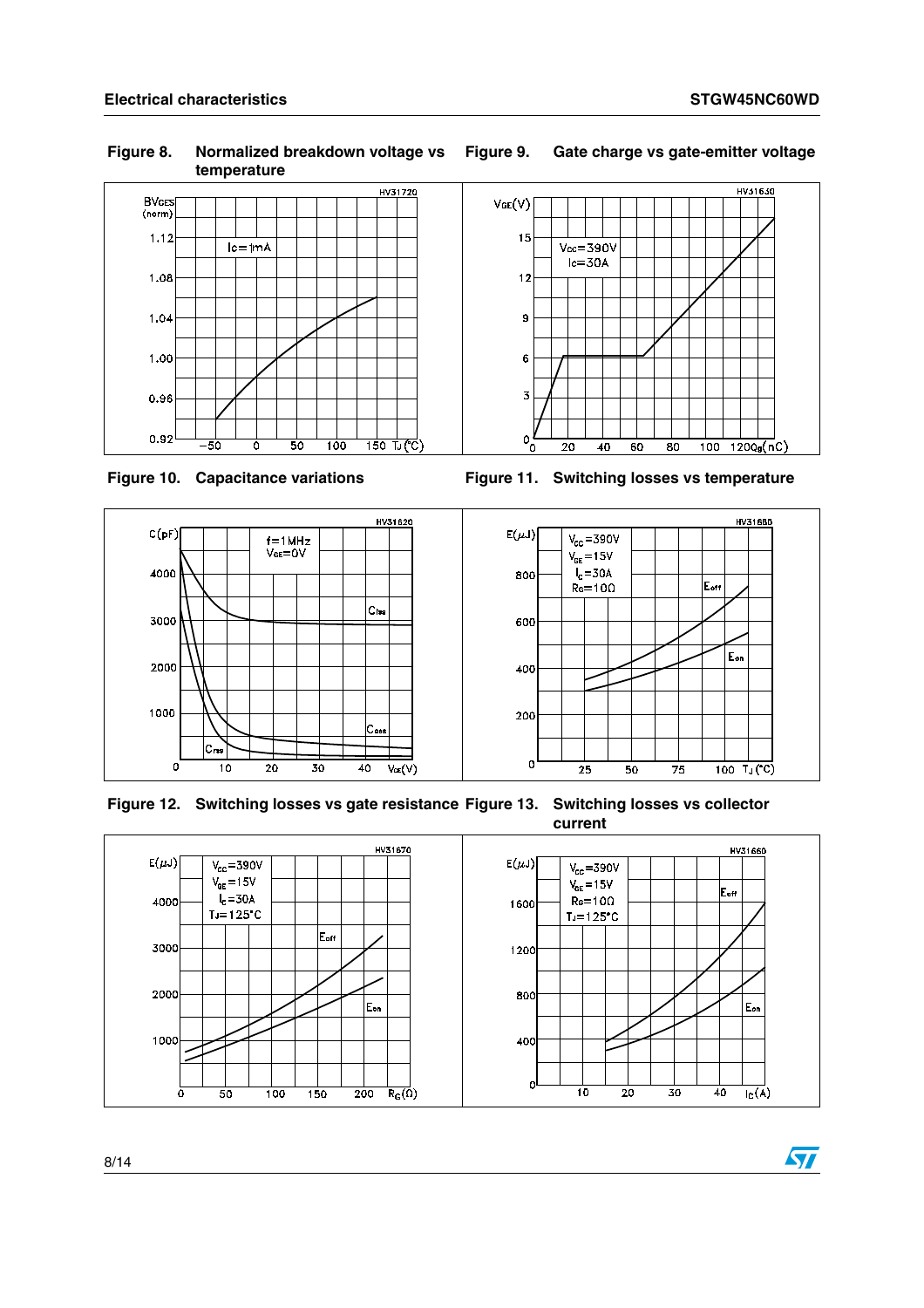



**Figure 16. Emitter-collector diode characteristics**



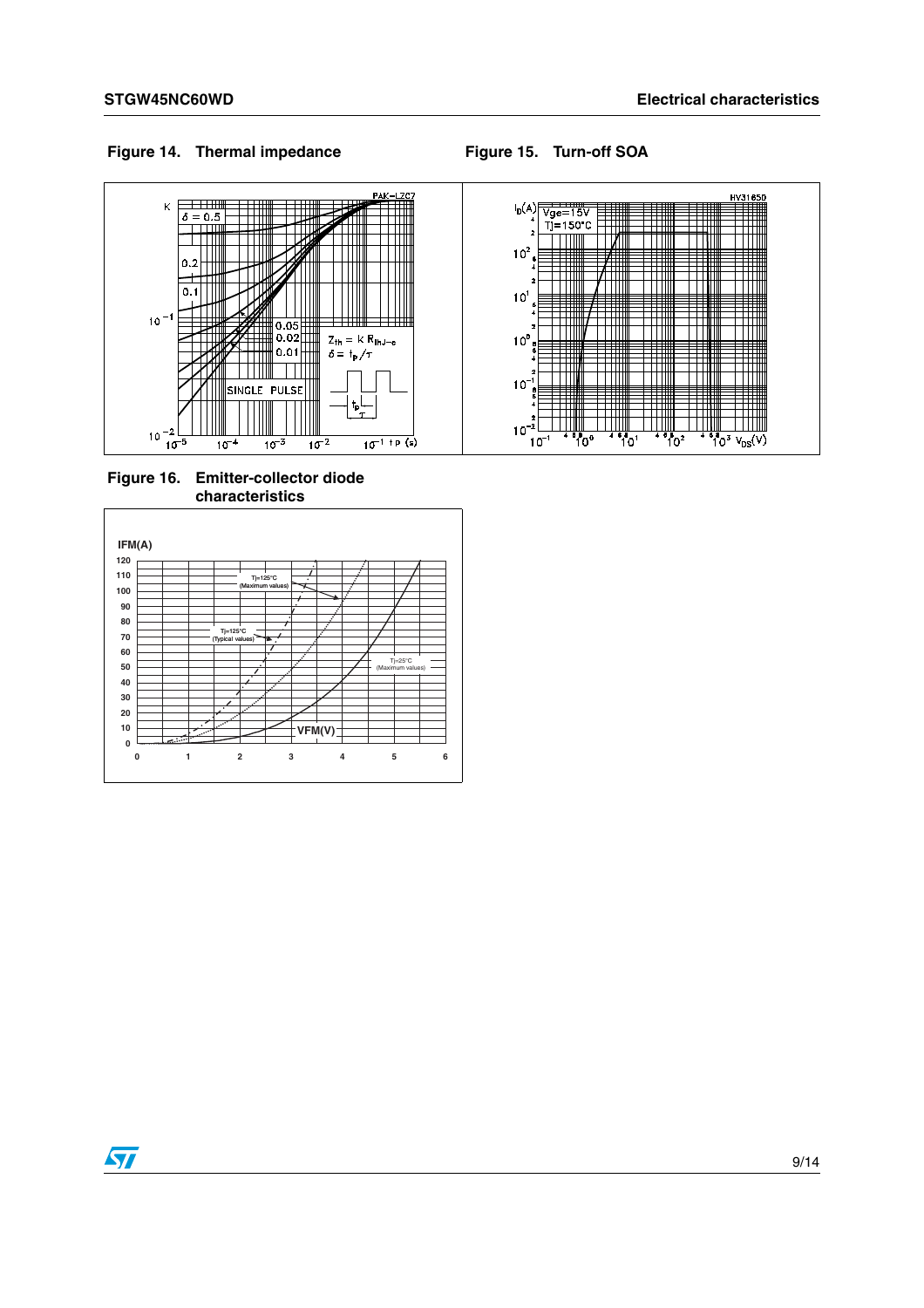## <span id="page-9-0"></span>**3 Test circuit**

<span id="page-9-2"></span>

<span id="page-9-3"></span>





<span id="page-9-1"></span>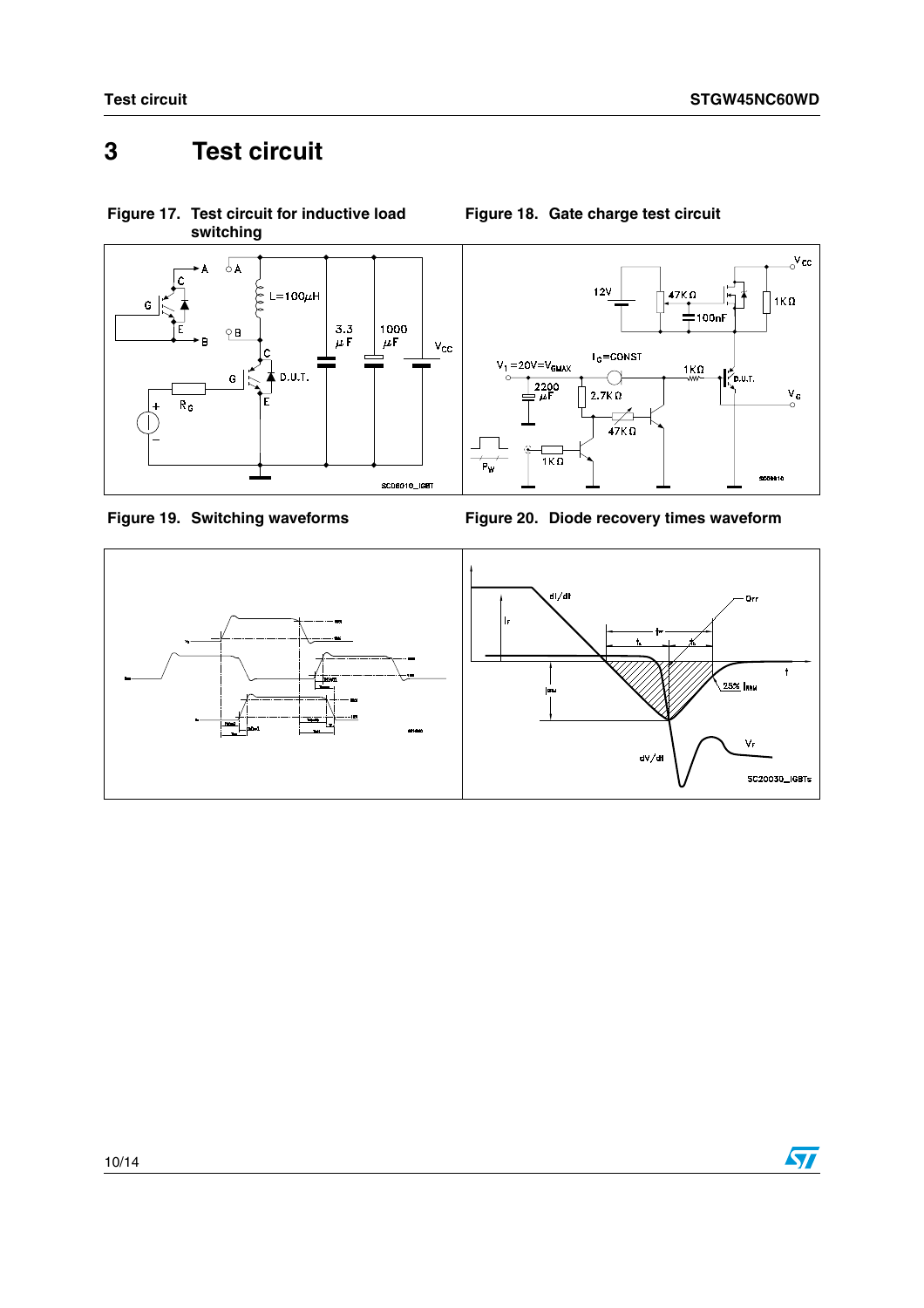## <span id="page-10-0"></span>**4 Package mechanical data**

In order to meet environmental requirements, ST offers these devices in ECOPACK® packages. These packages have a Lead-free second level interconnect. The category of second level interconnect is marked on the package and on the inner box label, in compliance with JEDEC Standard JESD97. The maximum ratings related to soldering conditions are also marked on the inner box label. ECOPACK is an ST trademark. ECOPACK specifications are available at: *[www.st.com](http://www.st.com)*

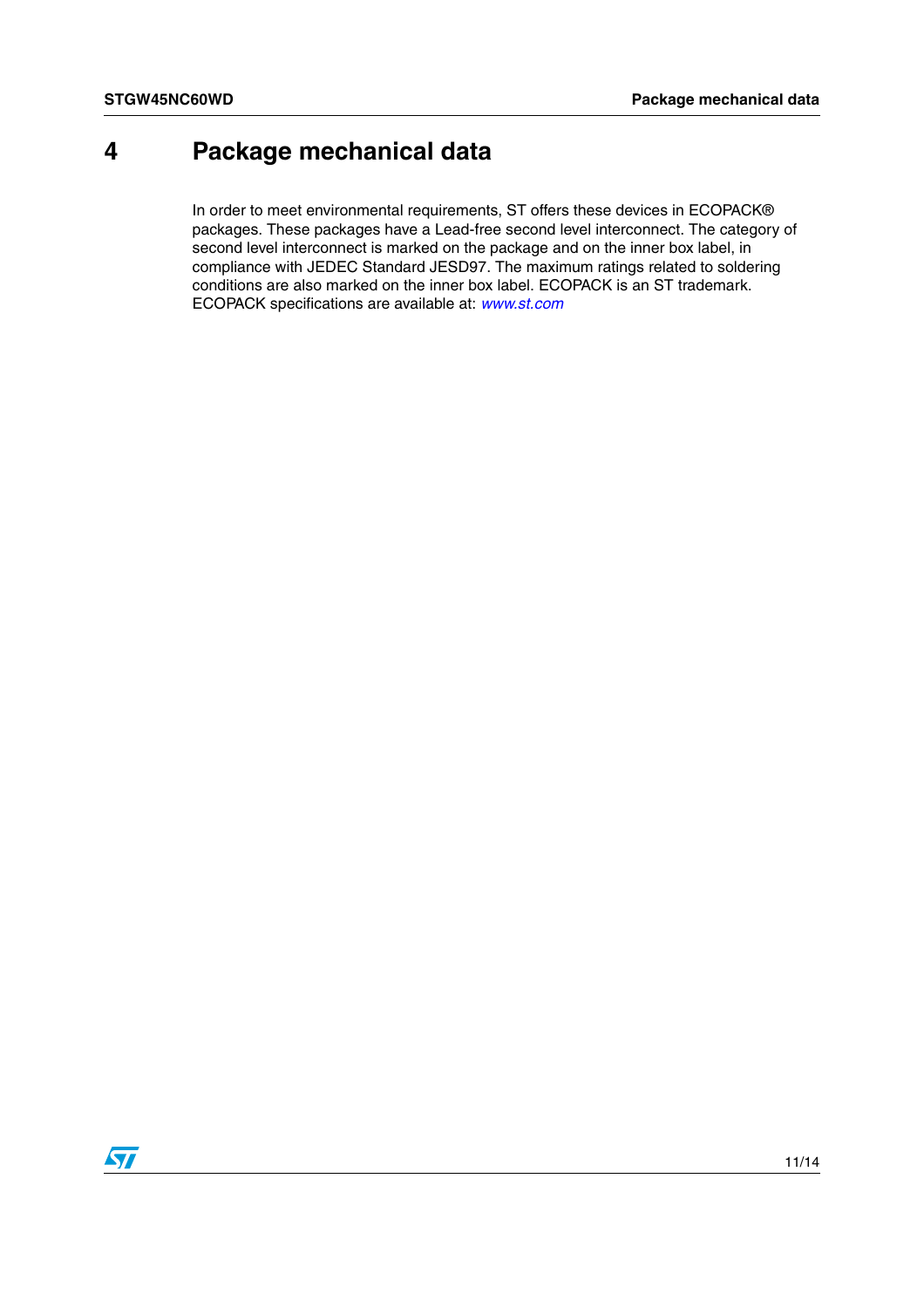$\sqrt{ }$ 

 $\sqrt{2}$ 

| TO-247 long leads mechanical data |              |                |       |
|-----------------------------------|--------------|----------------|-------|
| Dim.                              | mm           |                |       |
|                                   | Min.         | Typ.           | Max.  |
| Α                                 | 4.85         |                | 5.16  |
| D                                 | 2.2          |                | 2.6   |
| E                                 | 0.4          |                | 0.8   |
| F                                 | 1            |                | 1.4   |
| F <sub>1</sub>                    |              | 3              |       |
| F <sub>2</sub>                    |              | $\overline{c}$ |       |
| F <sub>3</sub>                    | 1.9          |                | 2.4   |
| F <sub>4</sub>                    | 3            |                | 3.4   |
| G                                 |              | 10.9           |       |
| н                                 | 15.45        |                | 16.03 |
| L                                 | 19.85        |                | 21.09 |
| L1                                | 3.7          |                | 4.3   |
| L2                                | 18.3         |                | 19.13 |
| L <sub>3</sub>                    | 14.2         |                | 20.3  |
| L4                                | 34.05        |                | 41.38 |
| L <sub>5</sub>                    | 5.35         |                | 6.3   |
| M                                 | $\mathbf{2}$ |                | 3     |
| V                                 |              | $5^\circ$      |       |
| V <sub>2</sub>                    |              | $60^\circ$     |       |
| <b>DIAM</b>                       | 3.55         |                | 3.65  |



12/14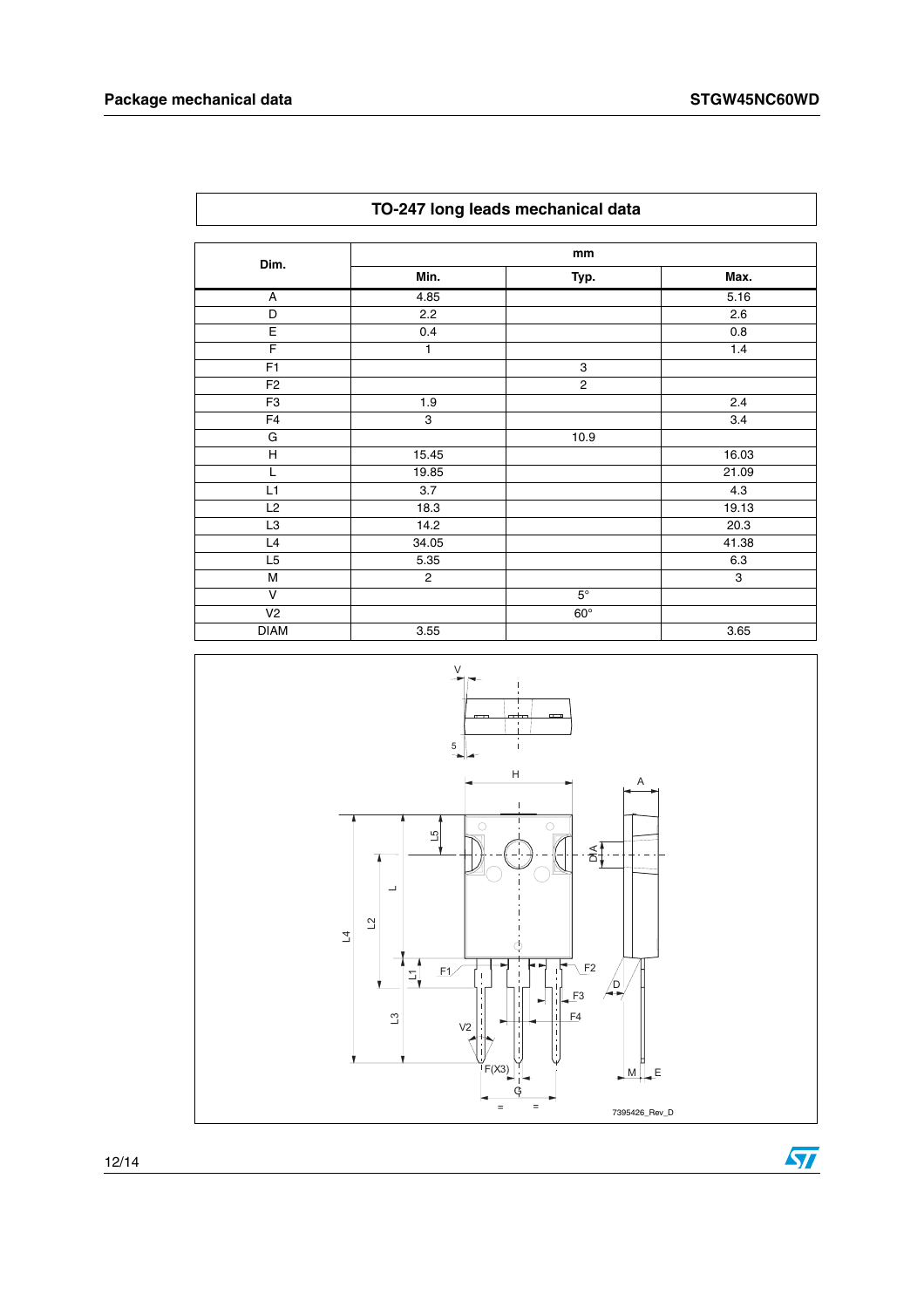# <span id="page-12-0"></span>**5 Revision history**

#### Table 9. **Document revision history**

| Date        | <b>Revision</b> | <b>Changes</b> |
|-------------|-----------------|----------------|
| 05-Jun-2008 |                 | First release  |